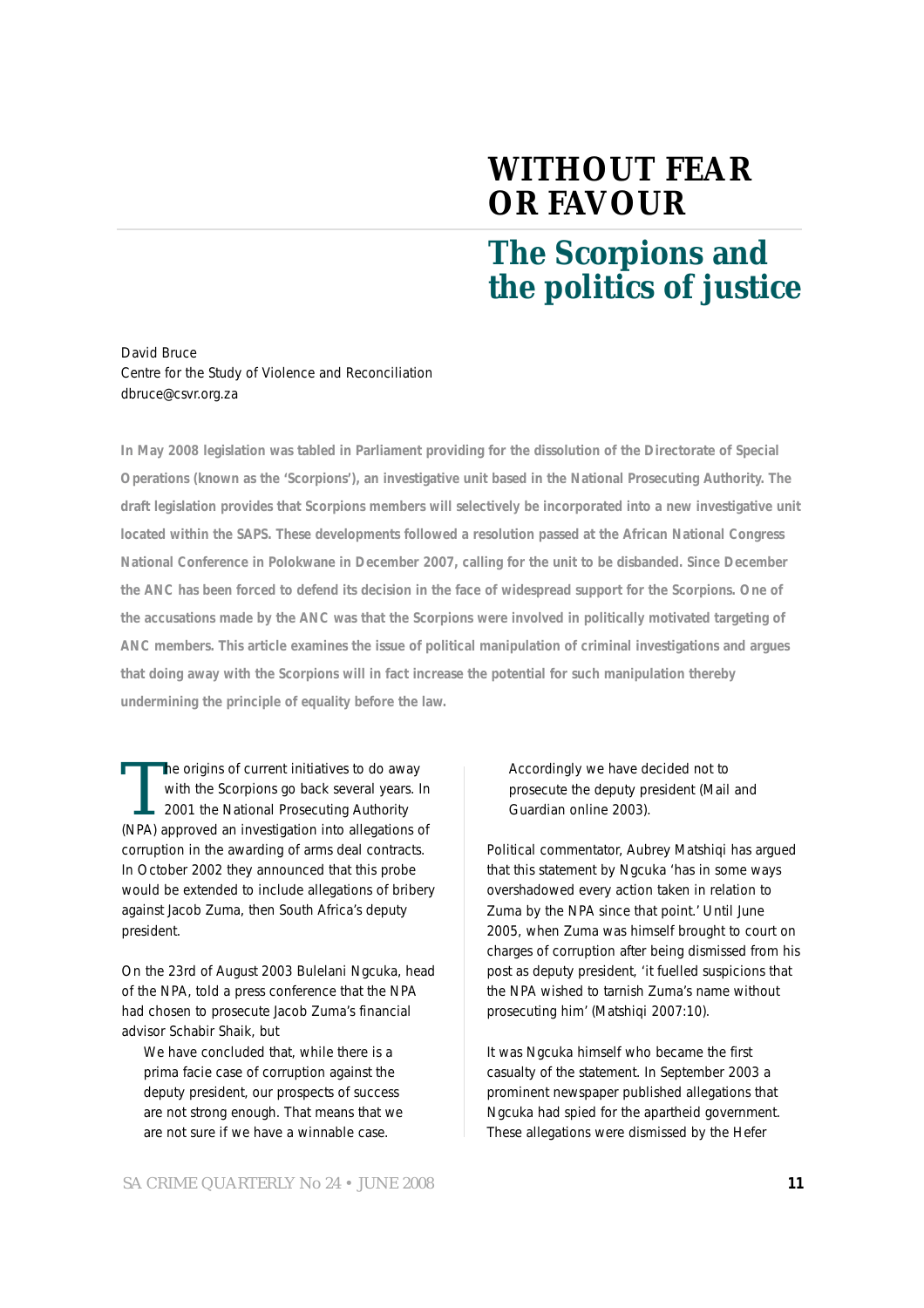Commission, which was appointed to investigate them. But following a finding by the Public Protector that Ngcuka's August statement was 'unfair and improper', it seemed that Ngcuka felt that his position had become untenable. He resigned in July 2004.

It is necessary to understand the political backdrop to these events. This primarily relates to the emergence of a constituency amongst members of the ANC and its tripartite alliance partners, the Congress of South African Trade Unions (COSATU) and the South African Communist Party (SACP), which wanted to ensure that Jacob Zuma would become South Africa's next president. Since Zuma had been appointed as Thabo Mbeki's deputy president in 1999, he was in some ways his natural successor – but this particular constituency in fact regarded Zuma as a preferable alternative to Mbeki. On a formal level this was primarily because Zuma was seen to be more amenable to the 'left' orientated agenda that they wanted to pursue. However, there were other factors that contributed to support for Zuma, notably his less remote personal and political style.

The intensifying rivalry between these two 'camps' within the ANC has overshadowed South African politics in recent years. At its December 2007 conference, where delegates voted for the dissolution of the Scorpions, the 'Zuma camp' became the dominant force in the ANC, appointing Jacob Zuma as ANC president.

#### **Allegations of political manipulation**

There were therefore already strong suspicions that the Ngcuka statement had been part of a deliberate agenda to prevent Zuma from becoming president by the time of Schabir Shaik's conviction in June 2005. Shaik's conviction in turn was followed by a chorus of allegations that Zuma was the target of a political conspiracy and that agencies of the criminal justice system were being used against him. For instance, shortly after the Shaik judgment, COSATU issued a statement saying:

The events of the past weeks confirm a long held view by COSATU that the trial of Schabir Shaik was nothing but a political trial of the Deputy President in absentia. (COSATU 2005) But while the outcry following the Shaik judgment included attacks on the judiciary as a whole, the key targets of suspicion remained the NPA and the Scorpions. It was widely believed that they were acting as instruments of Thabo Mbeki and singling out Zuma to be discredited and then prosecuted, while a number of other ANC leaders, who had also been implicated in the arms deal, were ignored.

In retrospect it has emerged that the decision not to prosecute Zuma was probably made with the approval of President Thabo Mbeki (Feinstein 2007:230). Ironically, it therefore appears that Zuma was being protected from prosecution – as was allegedly the case with other beneficiaries of the arms deal within the ANC.

But however the decision was taken, some form of public explanation as to why Shaik, but not Zuma, was being prosecuted, would have been needed from Ncguka. Therefore it would have been necessary for Ncguka to address the public as he did on 23 August 2003.

Whether Ncguka's statement was intended to discredit Zuma (as has consistently been alleged by Zuma's supporters), or whether the trial of Schabir Shaik was intended as a means of implicating Zuma 'in absentia' will perhaps never be clear.<sup>1</sup> However, these are the key, and most credible, allegations of 'political manipulation' of the criminal justice system that have been made by the Zuma camp.

#### **Hostility towards the Scorpions**

Already in April 2005, prior to the conviction of Schabir Shaik, Mbeki appointed the Khampepe Commission in response to pressure from within the ANC to 'relocate' the Scorpions into the SAPS. Once Shaik was convicted, and Jacob Zuma charged with corruption, political mobilisation in support of Zuma strengthened, and animosity against the Scorpions escalated. In essence the hostility against the Scorpions from the ANC is a product of the mobilisation in support of Zuma and represents an effort to protect Zuma's candidacy for president.

It does indeed appear that Mbeki wanted to retain the Scorpions. His appointment of the Khampepe Commission can be seen as a way of trying to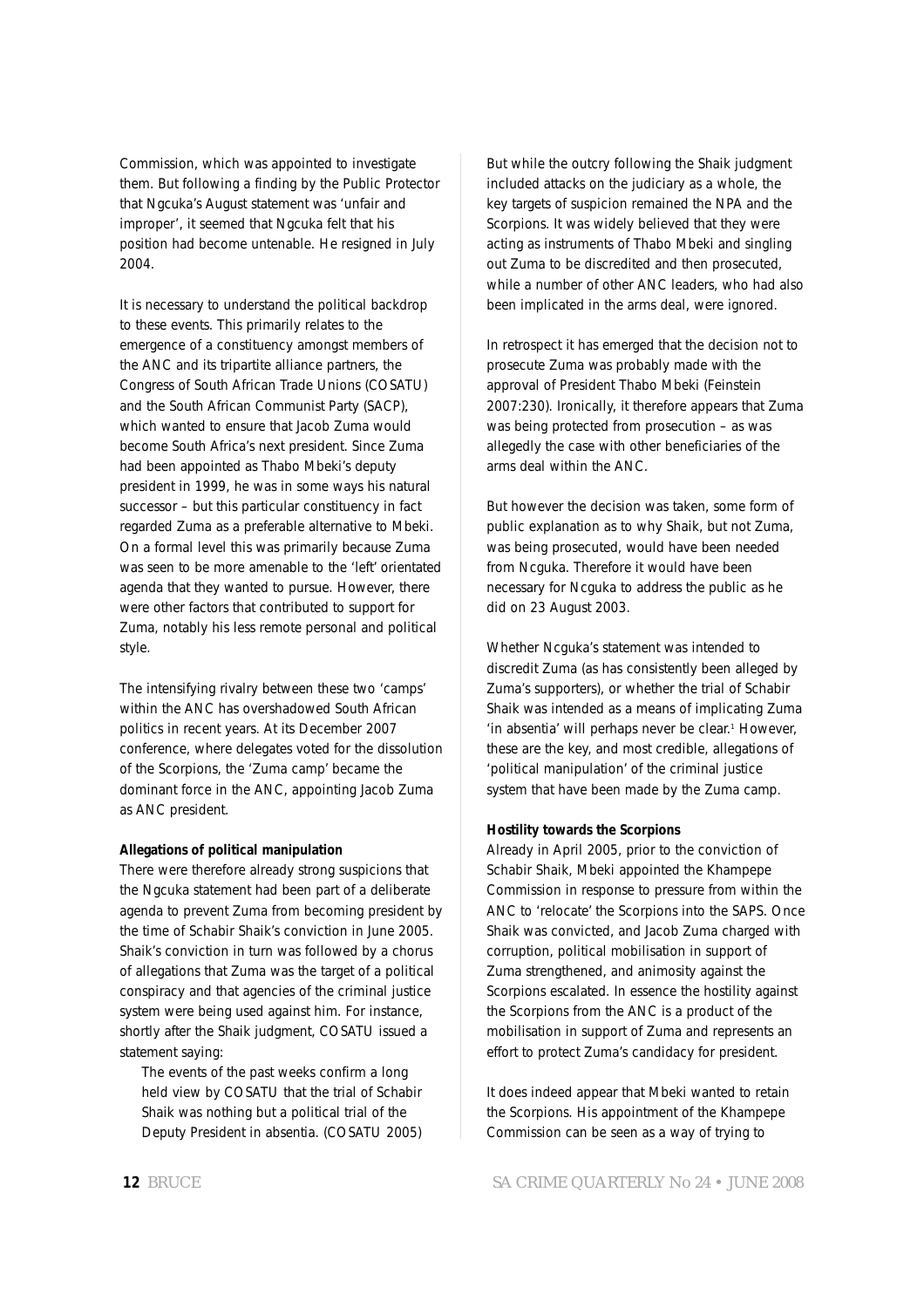defend them. The destruction of the Scorpions is thus also a key symbolic vehicle for confirming the dominance of the 'Zuma camp' over the 'Mbeki camp' within both the ANC and government. (Though it has taken on this meaning within the ANC, it should nevertheless be emphasised that calls to retain the Scorpions do not necessarily indicate support of or opposition to either of the 'camps' within the ANC.)

But Zuma was not the only ANC leader investigated by the Scorpions in relation to the arms deal. In 2006 former ANC Chief Whip, Tony Yengeni, a respected and popular ANC leader, who like Zuma, had played a prominent role in the struggle against apartheid, was imprisoned after being convicted in 2003 on a charge of having defrauded parliament during the arms deal.

In addition a number of ANC members of parliament and others, who were implicated in what came to be known as the Travelgate saga, were also subject to a Scorpions investigation. In 2006 evidence also started coming to light that appeared to indicate that the SAPS National Commissioner, Jackie Selebi, had received bribes from alleged drug lord Glenn Agliotti. Agliotti was also alleged to have channelled funds to Selebi from murdered mining magnate Brett Kebble. The fact that Selebi himself had been a prominent member of the ANC and that Kebble had been a major benefactor of various ANC members and structures, was interpreted by some as evidence that the Scorpions were targeting the ANC.

It became convenient for the ANC, once the 'Zuma camp' had become dominant at Polokwane, to use these cases to convince itself that the Scorpions had been 'targeting' the ANC. It was also a convenient way for the ANC to avoid confronting corruption within its own ranks. Rather than engaging in a process of self-reflection and self-criticism (something which is said to be one of the strengths of the ANC) the party chose to blame the Scorpions for the fact that several of its members had been implicated in corruption.

**Allegations of political bias against the Scorpions** Several of the allegations made against the

Scorpions by the ANC reflect the belief that the Scorpions were being used to target ANC members.

ANC executive member Siphiwe Nyanda said that the Scorpions were 'used to pursue a political agenda and to target certain people in the ANC to the benefit of sectarian and foreign interests' (Basson 2008). ANC Secretary-General Gwede Mantashe is quoted as having referred to the Scorpions as a 'political unit' that had been 'infiltrated by apartheid 'security branch' members who were 'targeting erstwhile enemies' – the ANC (Omarjee 2008).

Countering this the acting head of the National Prosecuting Authority, Mokotedi Mpshe, has said that 'most, if not all, the members of the Scorpions have joined with good and honourable intentions, to serve in the best interests of the country' (Maughan 2008). On another occasion Mpshe said emphatically that there was no truth to these claims, pointing out that none of these claims had been verified (Hartley 2008). Although former apartheid agents do form part of the rank and file of the Scorpions it does not follow that they have been the guiding force behind the unit.

The Scorpions have been under the authority of officials appointed by the ANC government. Included among its founding core members are investigators involved in bringing apartheid era security force members such as Eugene de Kock to justice. If it is true that the Scorpions have applied a certain zeal in investigating allegations against ANC members this may be seen simply as reflecting a dedication to the organisation's mission to uphold the law without fear or favour. This is consistent with a concern to protect the integrity of the South African state as governed by the Constitution and does not imply an apartheid era inspired hostility towards the ANC. Rather than having any credibility, the allegation that the Scorpions are acting as 'apartheid agents' can better be understood as fitting in with the ANC's need to demonise the unit in order to mobilise public opinion against them.<sup>2</sup>

The only credible allegations (though they have not been proved) that the Scorpions have been used as a political instrument, concern the claim that the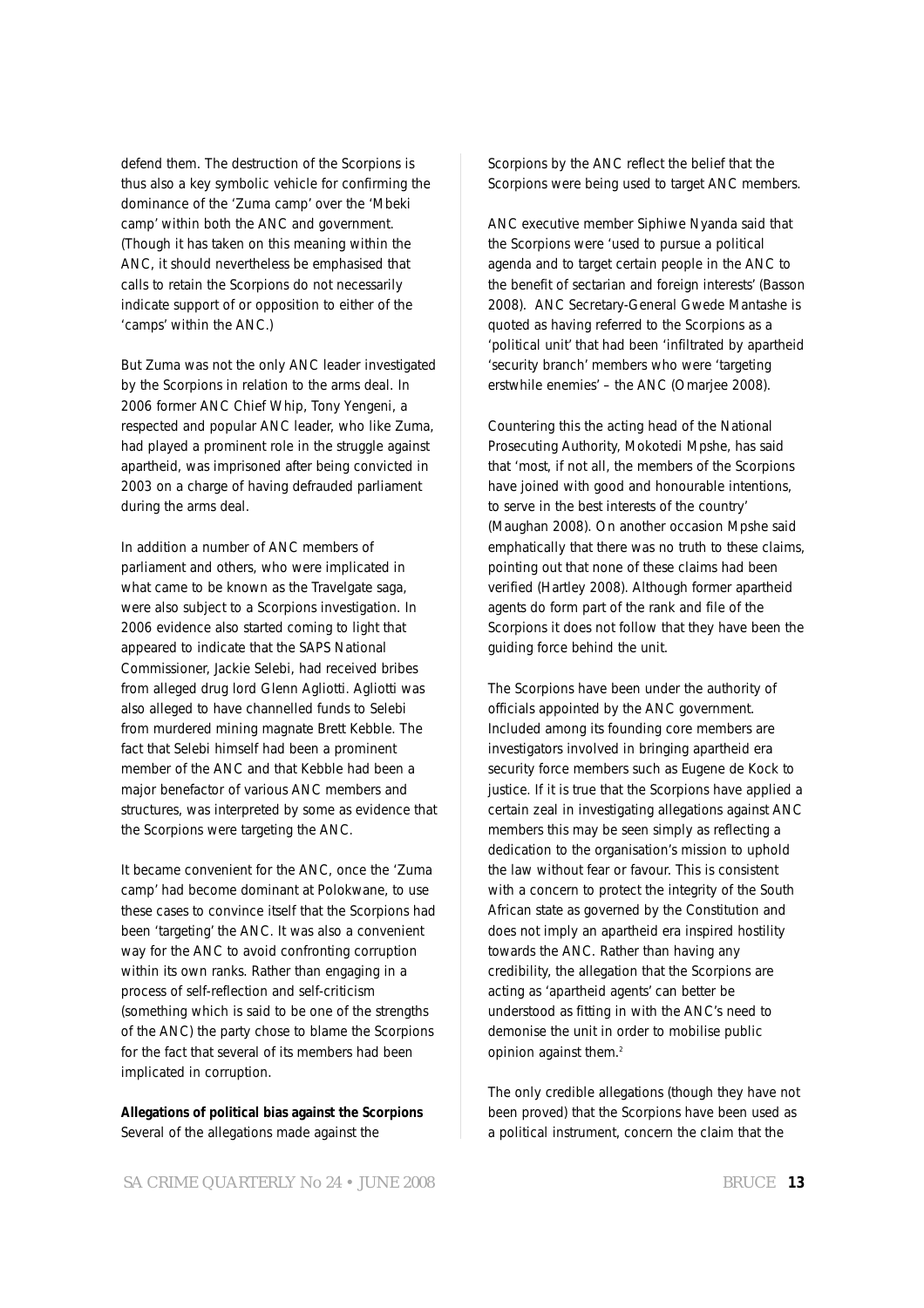'shield' of impunity that was provided to ANC members in relation to the arms deal was deliberately lifted in order to counter the political threat posed by Jacob Zuma to Thabo Mbeki. It should be emphasised that this is essentially an allegation that the National Director of Public Prosecutions used his authority over the Scorpions to ensure that certain people were protected from justice, but that a decision was made to remove this protection in the case of Schabir Shaik. This is not an allegation that Shaik was wrongfully convicted. Considering that his conviction has been confirmed successively on appeal there cannot be reasonable doubt about his guilt.

The impression that state authority has been used to shield favoured individuals was reinforced in 2007 by the events surrounding the suspension of Ncguka's successor, Vusi Pikoli, after he apparently refused to submit to pressure to prevent him from instituting charges against SAPS National Commissioner Selebi. The matter is the subject of the Ginwala Commission of Inquiry.

If there is evidence of the criminal justice system being manipulated in this way it should provide the basis for action to ensure that no one is deliberately protected from the course of justice by those in positions of power. But dissolving the Scorpions will do nothing to reduce this risk.

The ability to ensure that all people in South Africa can be held legally accountable will be significantly reduced without a diversity of agencies with the capacity to investigate organised crime and corruption of their own initiative.3 Dissolving the Scorpions will concentrate all crime investigation powers under the SAPS National Commissioner. Since the appointment of Jackie Selebi it has been accepted that the National Commissioner may be a political appointment of the ANC-led government and thus highly susceptible to political influence. The new General Laws Amendment Bill, which provides for the incorporation of the Scorpions into the SAPS, expressly provides that the National Commissioner will have the authority to decide which investigations are dealt with by the envisaged priority crimes investigation unit (see the proposed South African Police Service Act section 16A(12)). This means that

the National Commissioner will be able to veto investigations that do not meet with his approval.

The presence of the Scorpions has also served as a means to ensure the legal accountability of senior SAPS officials. Due to general problems of capacity, the Independent Complaints Directorate (ICD) is not able to carry out the type of sophisticated investigation that led to the charges against Selebi (see the article by Burger and Adonis in this issue of SACQ). Where it investigates cases successfully these are generally cases of a much more straightforward and 'routine' nature. Without the Scorpions there will be no investigative body outside of the SAPS that can subject higher-level officials of the SAPS to substantive investigation. And the fact that the Scorpions could be subject to investigation by the SAPS meant that they too were not above legal scrutiny.

If the legislation is passed and all investigative bodies fall under his authority, the SAPS National Commissioner will be above the law. This means that anyone that he wishes to protect, or who is in a position to pressure or influence him, will also be shielded from justice. Centralising all investigative power in the SAPS therefore undermines South Africa's potential to uphold the principle of equality before the law, which is a key principle of the Constitution. In addition, the monopoly of investigative power within the SAPS may also provide senior SAPS members with the power to manipulate politicians and the political process, thus undermining democracy. Not only will they be above the law, but they will be in a position of power over those in political authority.

#### **Conclusion**

One of the issues that has been of concern in South Africa for several years has been the South African government's handling of investigations into the arms deal, and in particular that people associated with irregularities in the deal have been protected from justice (Feinstein 2007).

The concerns of the 'Zuma camp' are however quite distinct from this. Rather than arguing that proper investigations have not been allowed to take their course, they have focused on the idea that,